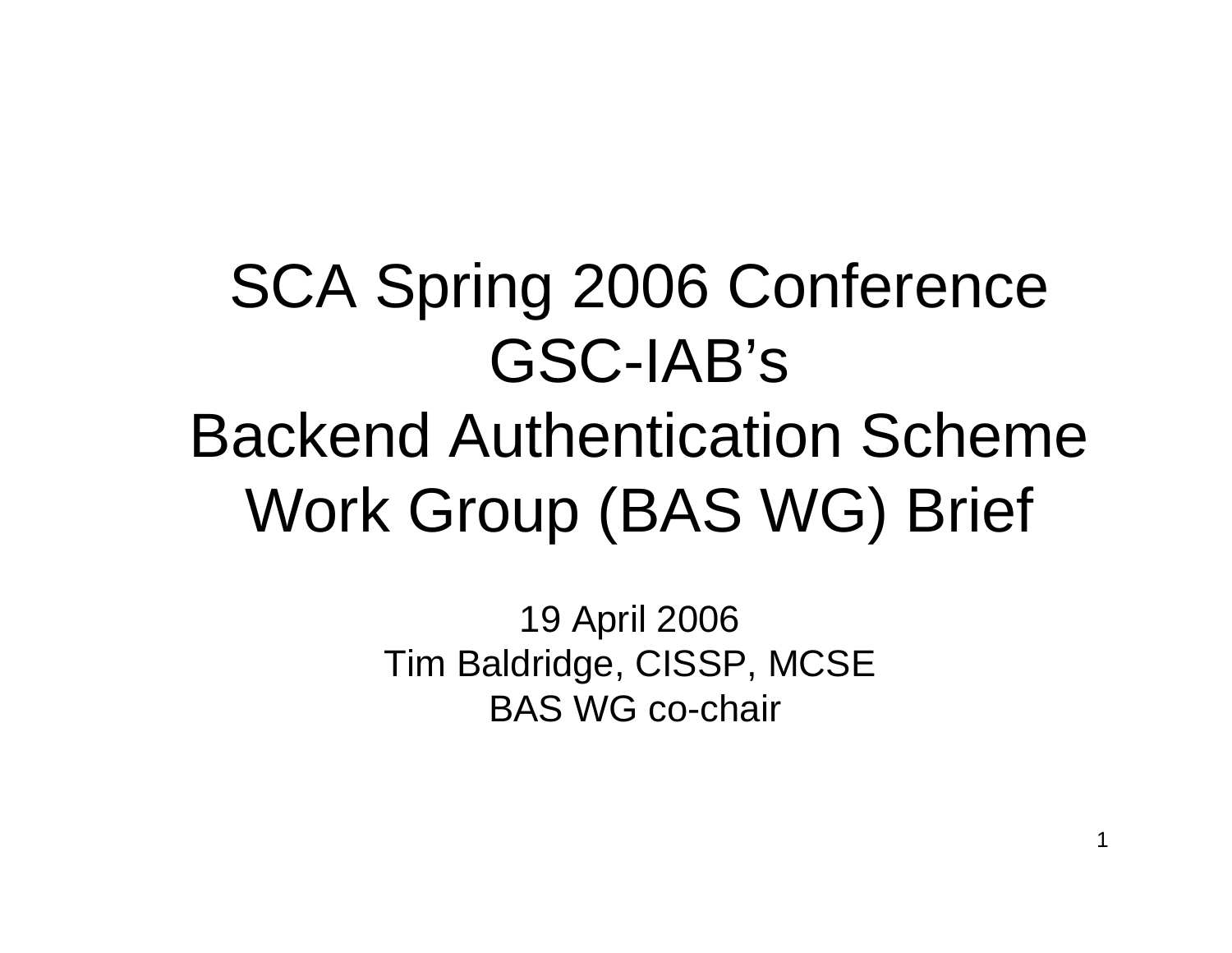### IAB BAS WG Task

### **Challenge #1: Other Federal Agency Visitors**

– FIPS 201 (section 6.2) requires card issuers to provide the capability for credentials to be authenticated by other Federal Agencies

### **Challenge #2: Electronic Way to Review NACI Status of Visitors**

- and the state of the state OMB M-05-06 and FIPS 201-1 Identity Credentials issued to individuals without a completed NACI or equivalent must be electronically distinguishable form identity credentials issued to individuals who have a completed investigation.
- –NACI status may indicate incomplete at PIV issuance
- and the state of the state - How is visitor NACI complete status verified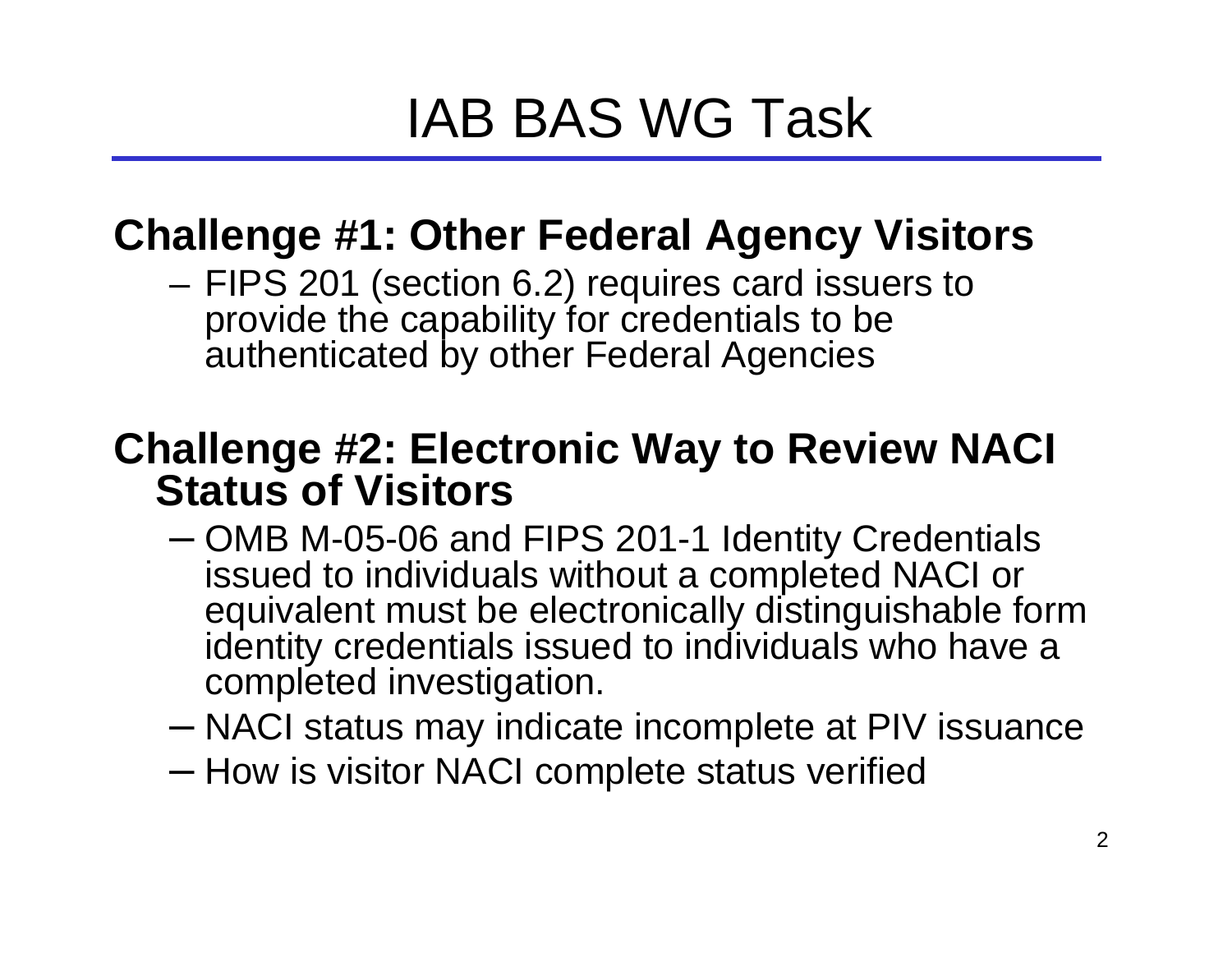# Guiding Principles

- • **Approach to Challenge of Authenticating Other Federal Agencies' Credentials must:**
	- Establish a Uniform way for PIV issuance backends (e.g. IdMS) to communic ate with other PIV issuance backends to determine if a credential is **valid** and **a uthentic**
	- Attempt to use web-base tools to the maximum extent possible
	- Attempt to incorporate additional authentication mechanisms lik e PKI, biometrics or photo.

#### •**Approach to NACI Challenge must include:**

- Systems and token interoperability
- Credential cross recognition
- Open architecture design
- Existing infrastructure investments
- Scalability and ability to include functional options beyond basic functionality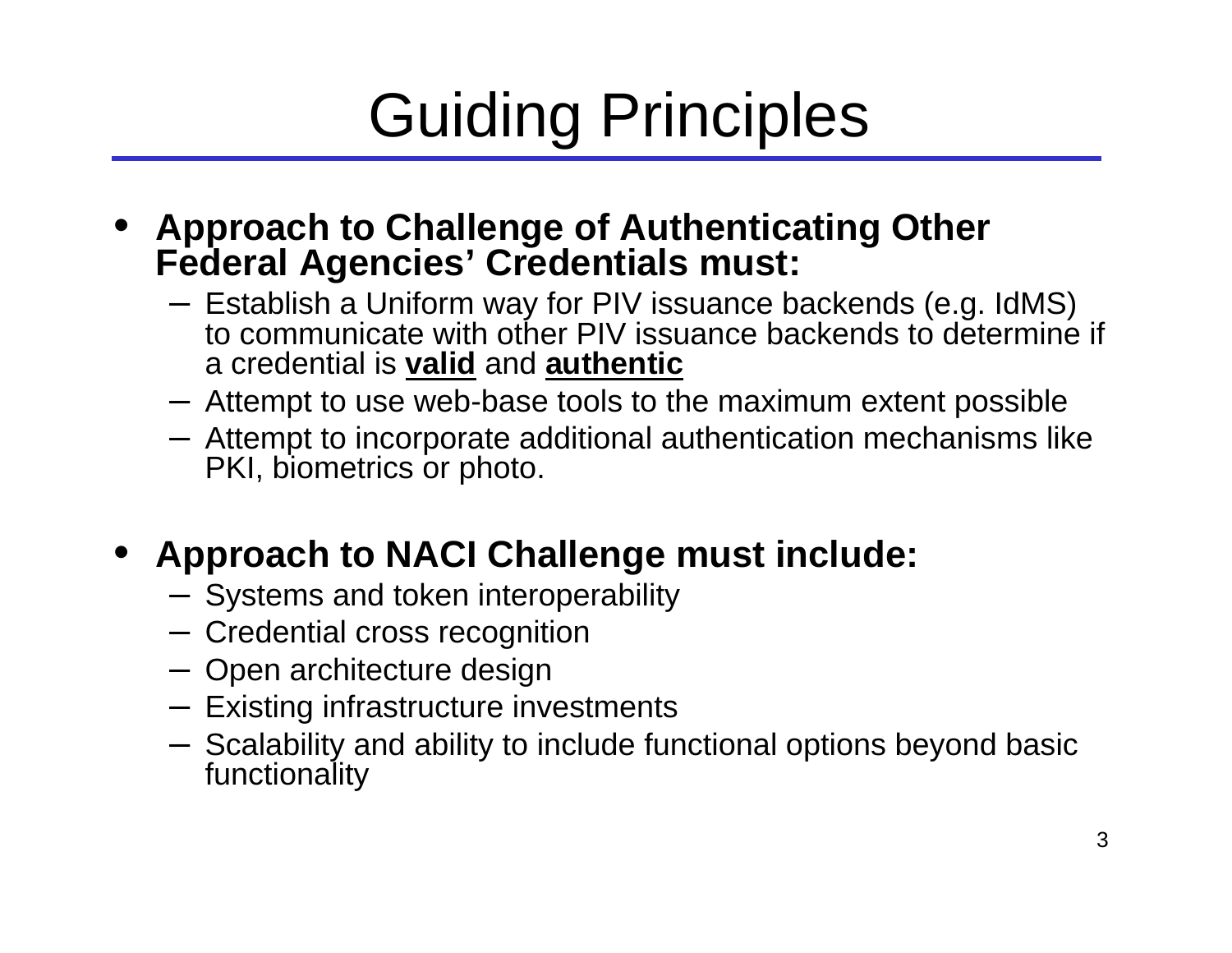### Credential Qualifications

- Not Specified in HSPD-12 or FIPS 201
- •Determination of Personnel Qualifications
	- and the state of the state PIV II Cards with Biometric verification determine minimum standard validation (NAC-I) for Federal Personnel
	- and the state of the state Many Agencies have a demonstrated requirement for additional information from the PCI for a specific visitor to determine suitability of the visitor for a requested access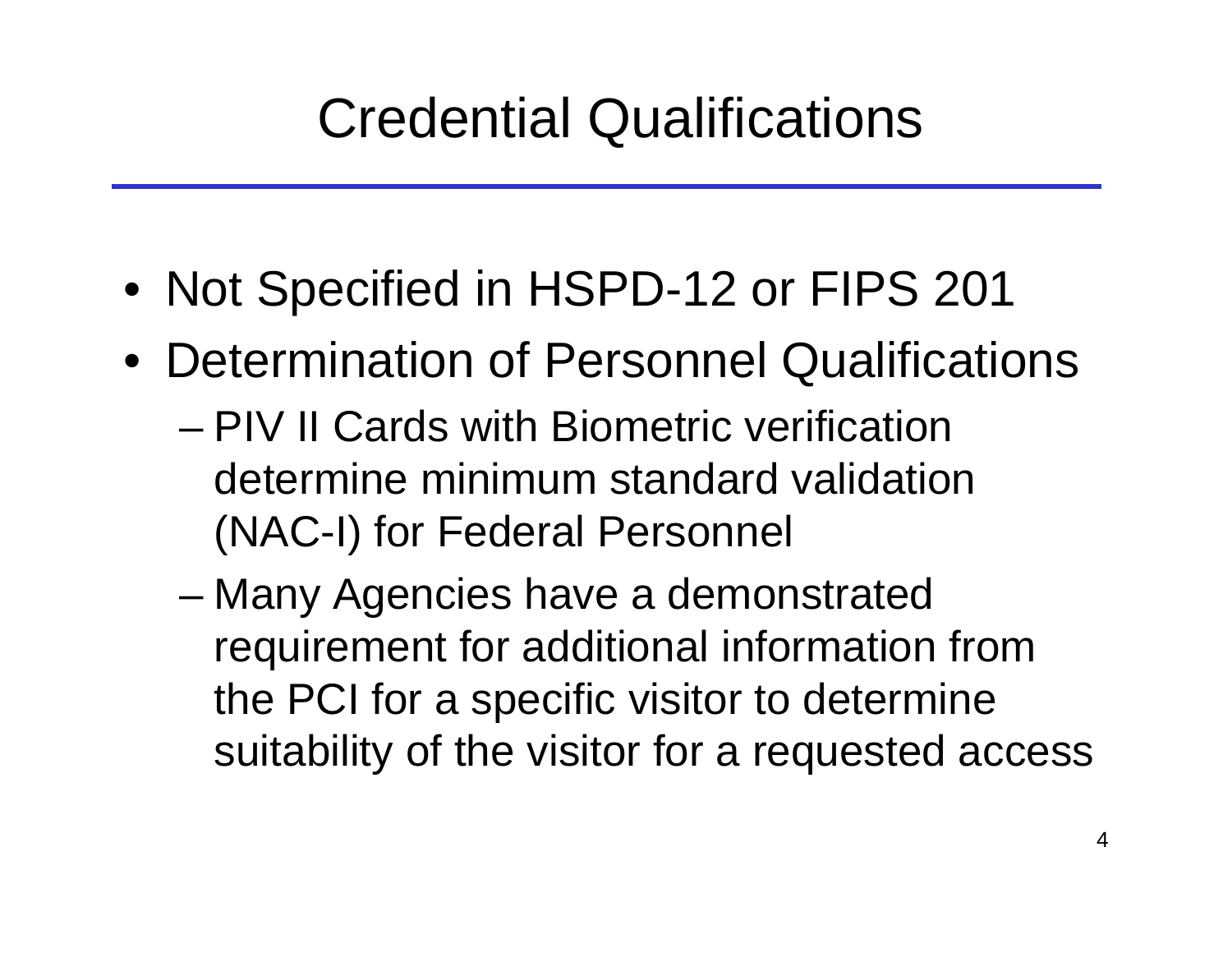### Focus of BAS WG Efforts

#### **BAS WG has identified four areas to this challenge:**

- 1. Ability to Authenticate and validate PIV Credentials of **Visitors** 
	- 2. Ability to take information obtained from Authenticating Visitors or backend PIV infrastructure and registering this information within the Local Physical Access **Systems**
	- 3. Ability to verify and authorize PIV Cardholders during daily use within the Local Physical Access System
- 4. Ability for Backend PIV infrastructure to make available information on changes in card validity (e.g. terminations, lost/stolen, ect..) of PIV cardholders

#### *The Group must minimally address #1 and #4*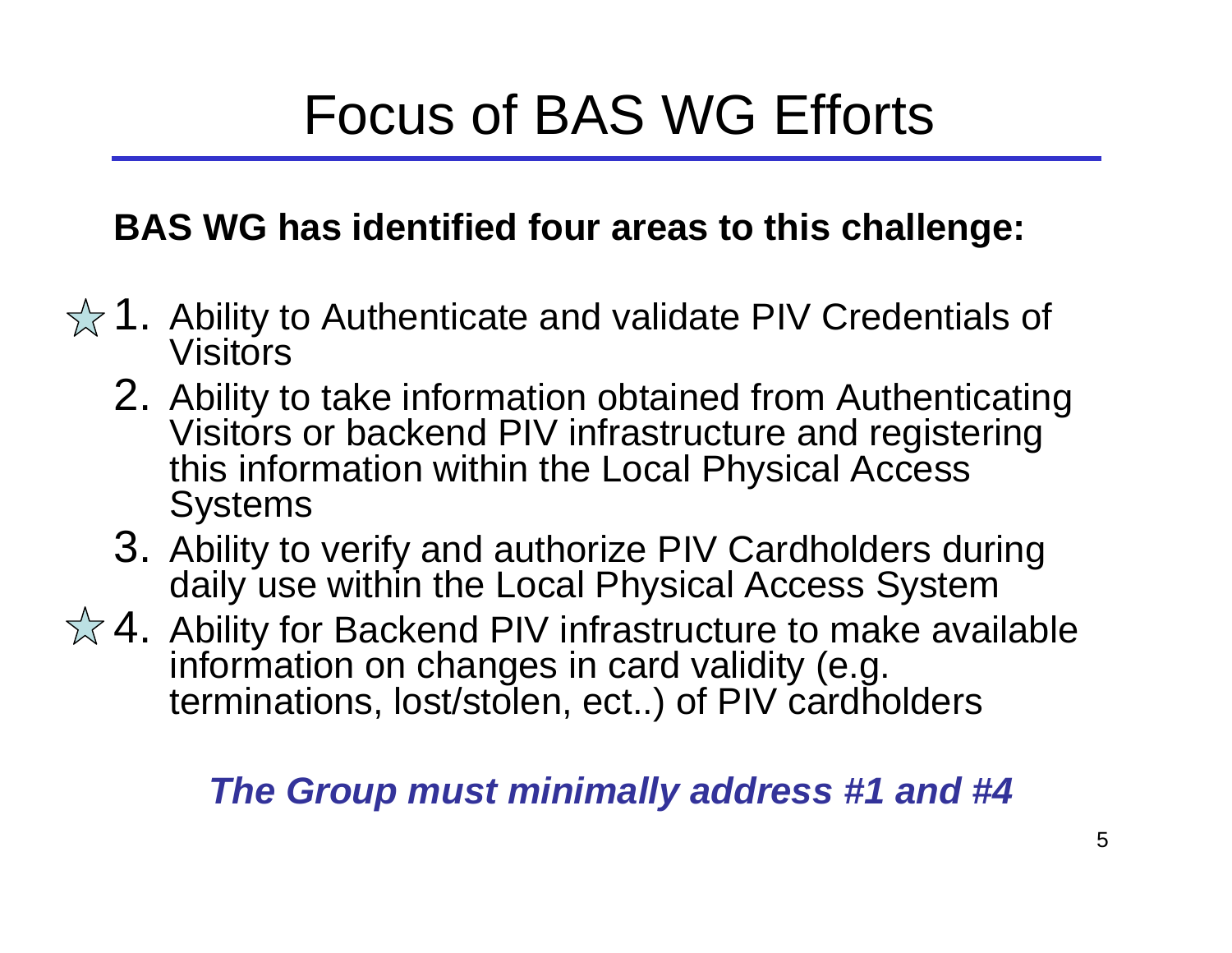## Approaches

- • Government members of the BAS WG detailed two approaches
	- 1. Gateway Approach (proposed by DoD)
		- –Signed communications or Signed objects
	- 2. OCSP Approach (proposed by NIST)
		- –– Signed objects
- • The next series of slides outlines the use case scenarios for each proposal to meet "focus areas" #1 and #4.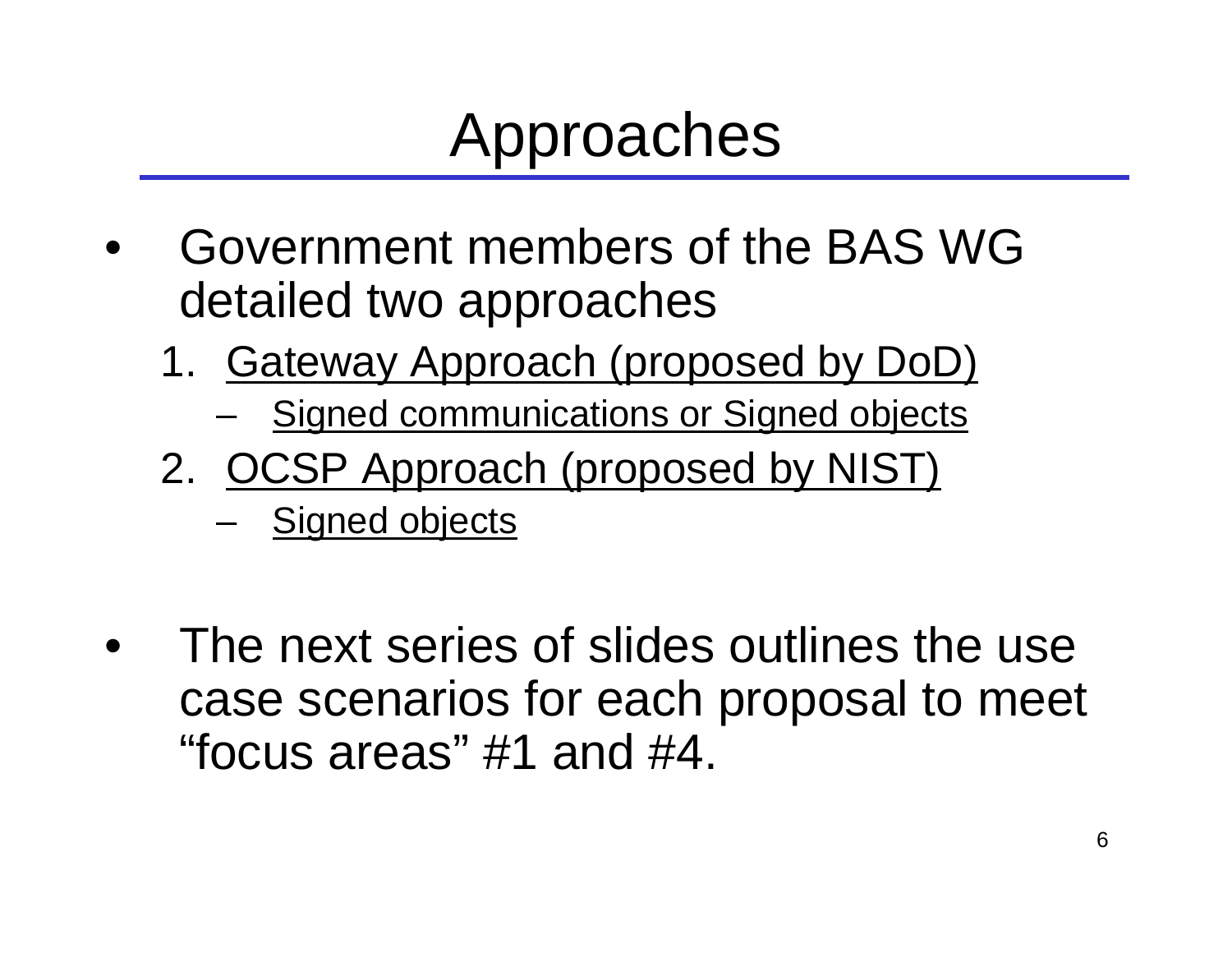#### PIV Backend Authentication Scheme—FD #1 (OCSP Approach)



**\***Assumes the PIV issuing authority is link to Agencies PKI in virtual real-time.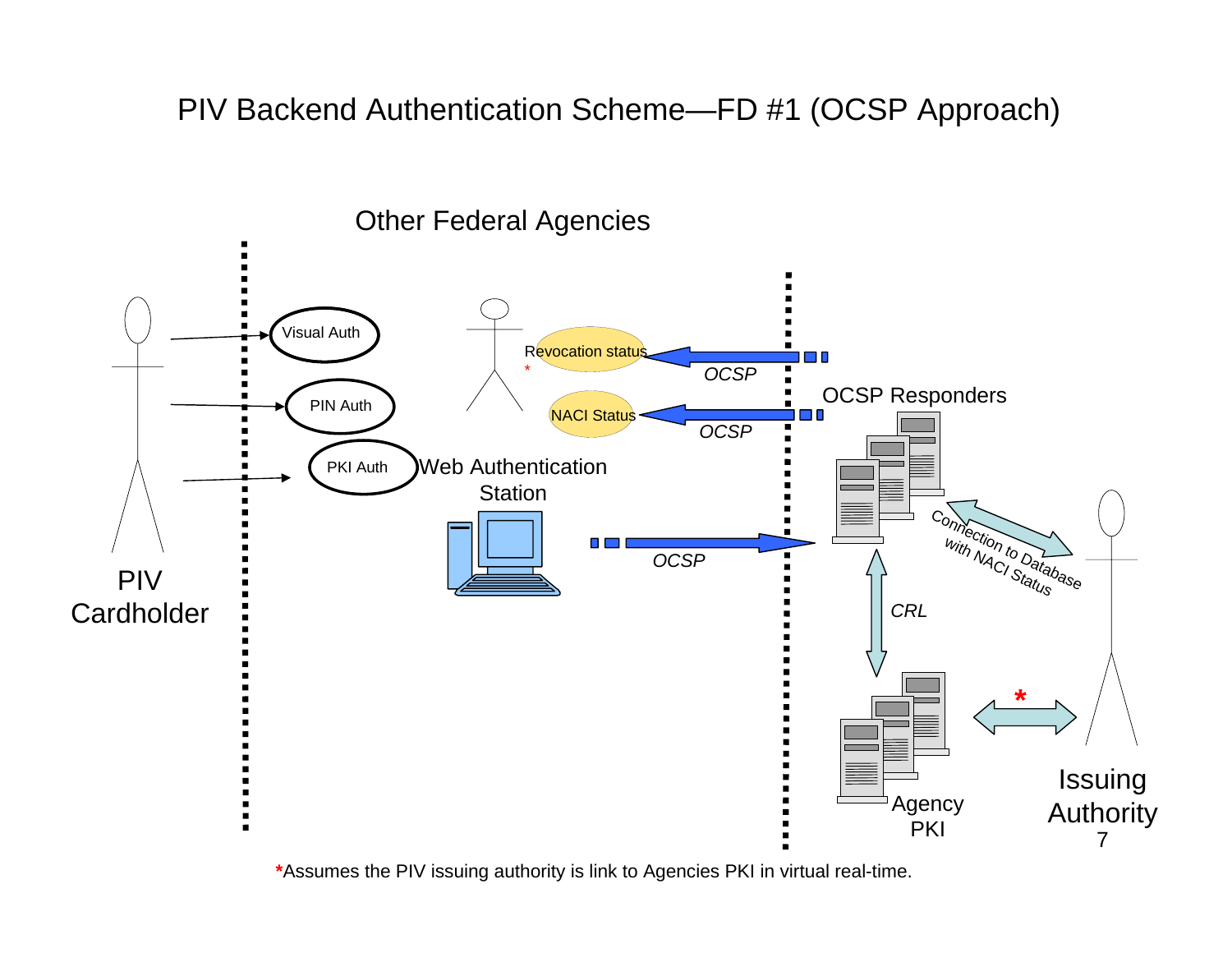#### PIV Backend Authentication Scheme—FD #1 (Gateway Approach)

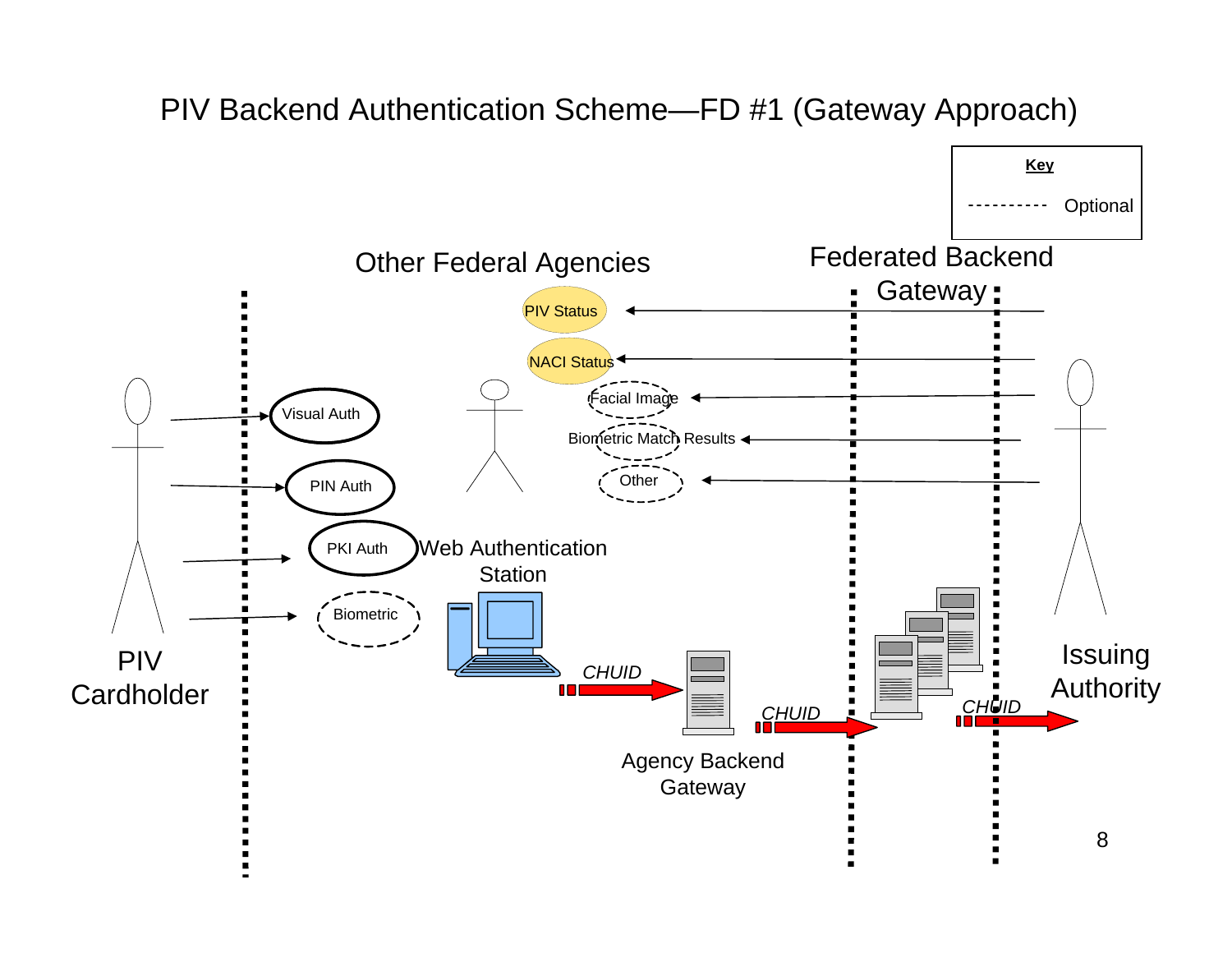#### PIV Backend Authentication Scheme—FD #4 (Gateway Approach)

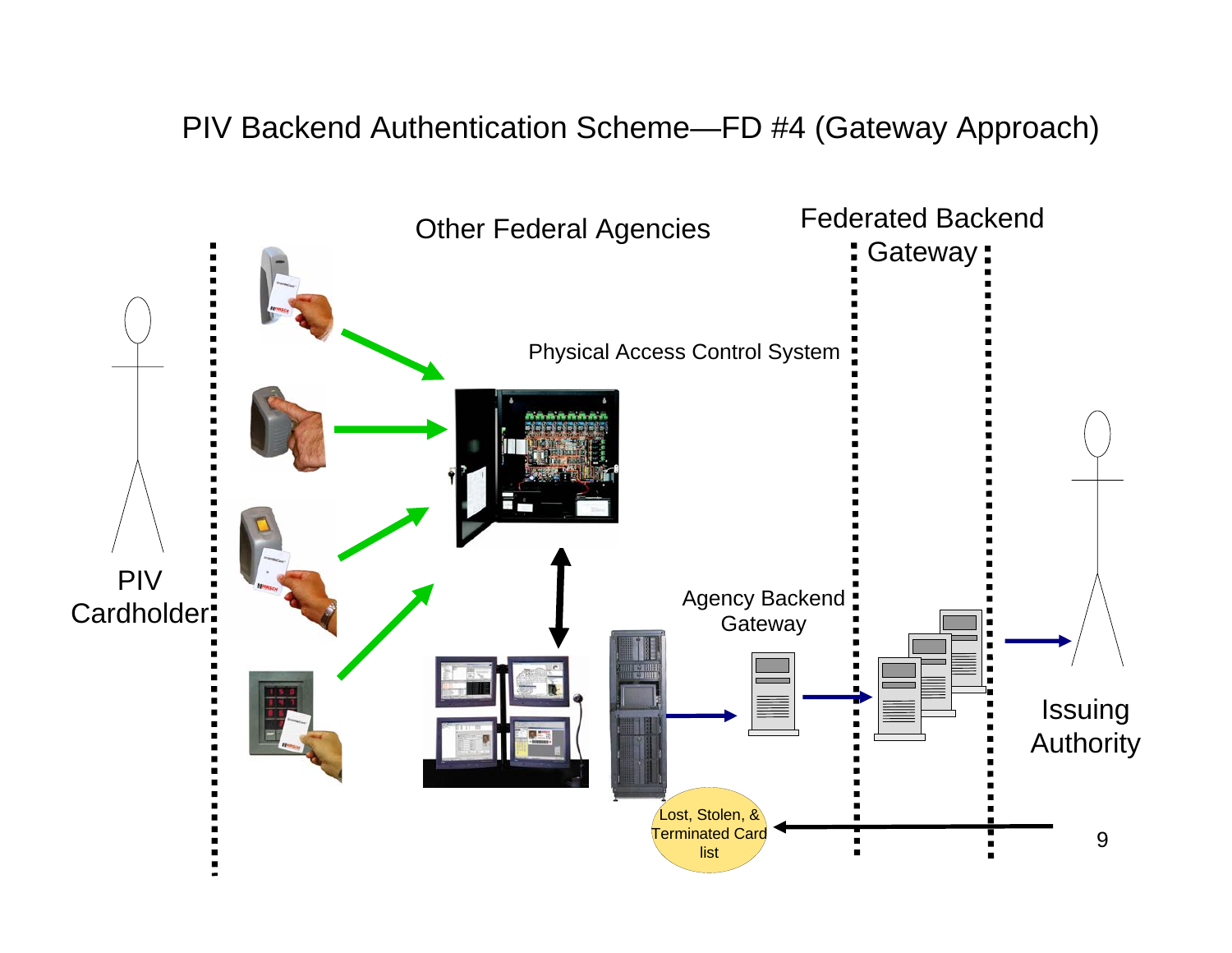#### PIV Backend Authentication Scheme—FD #4 (OCSP Approach)



**\***Assumes the PIV issuing authority is link to Agencies PKI in virtual real-time.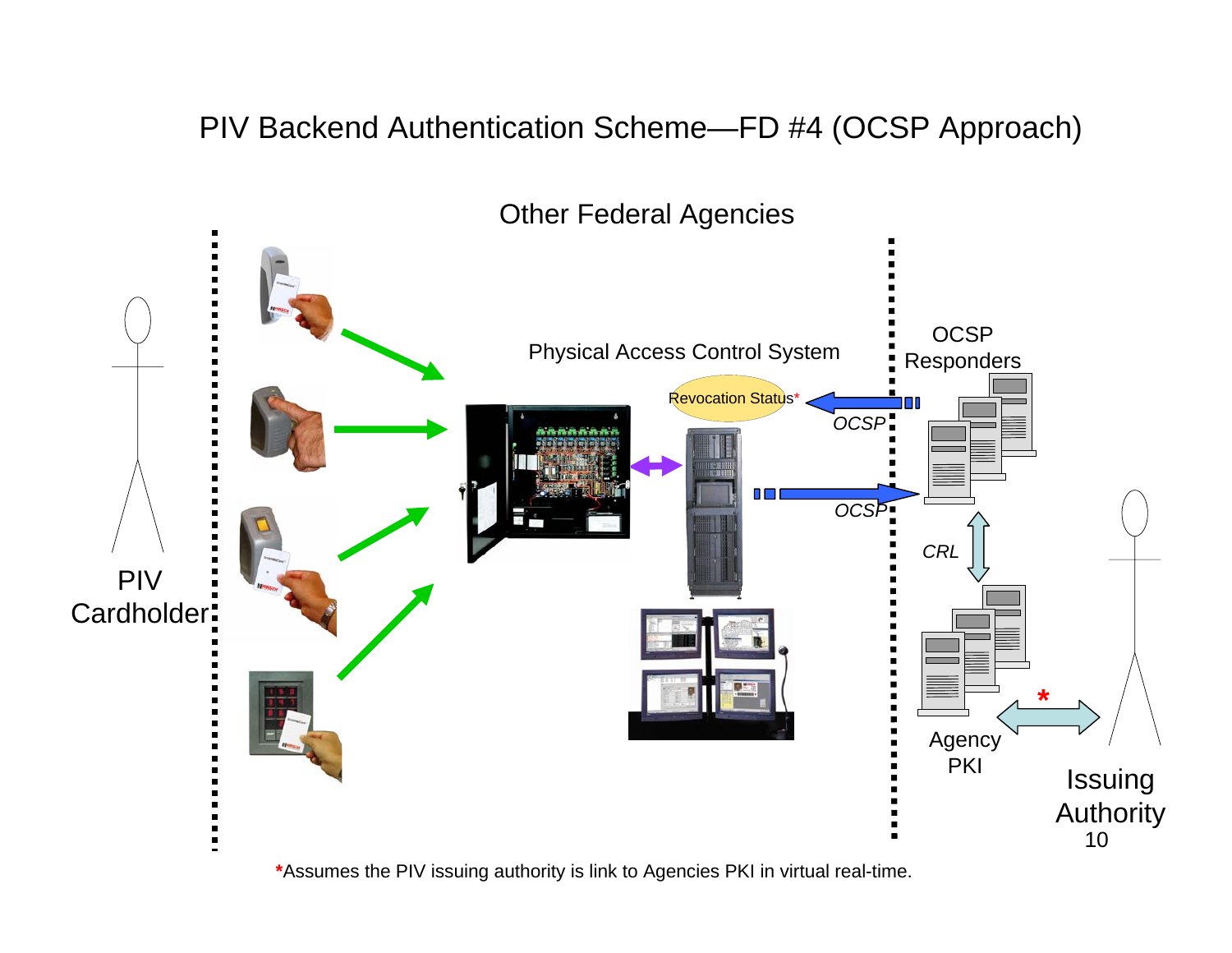## Potential Challenge

- Weighing privacy with implementation approaches
	- and the state of the state – Technically some pieces of the two approaches are inherently public (e.g. available to whoever requests or views the service)
		- Raises a question on whether the NACI status information should be made publicly available
		- If not, then what are the best mechanisms to protect against unintended, unauthorized disclosure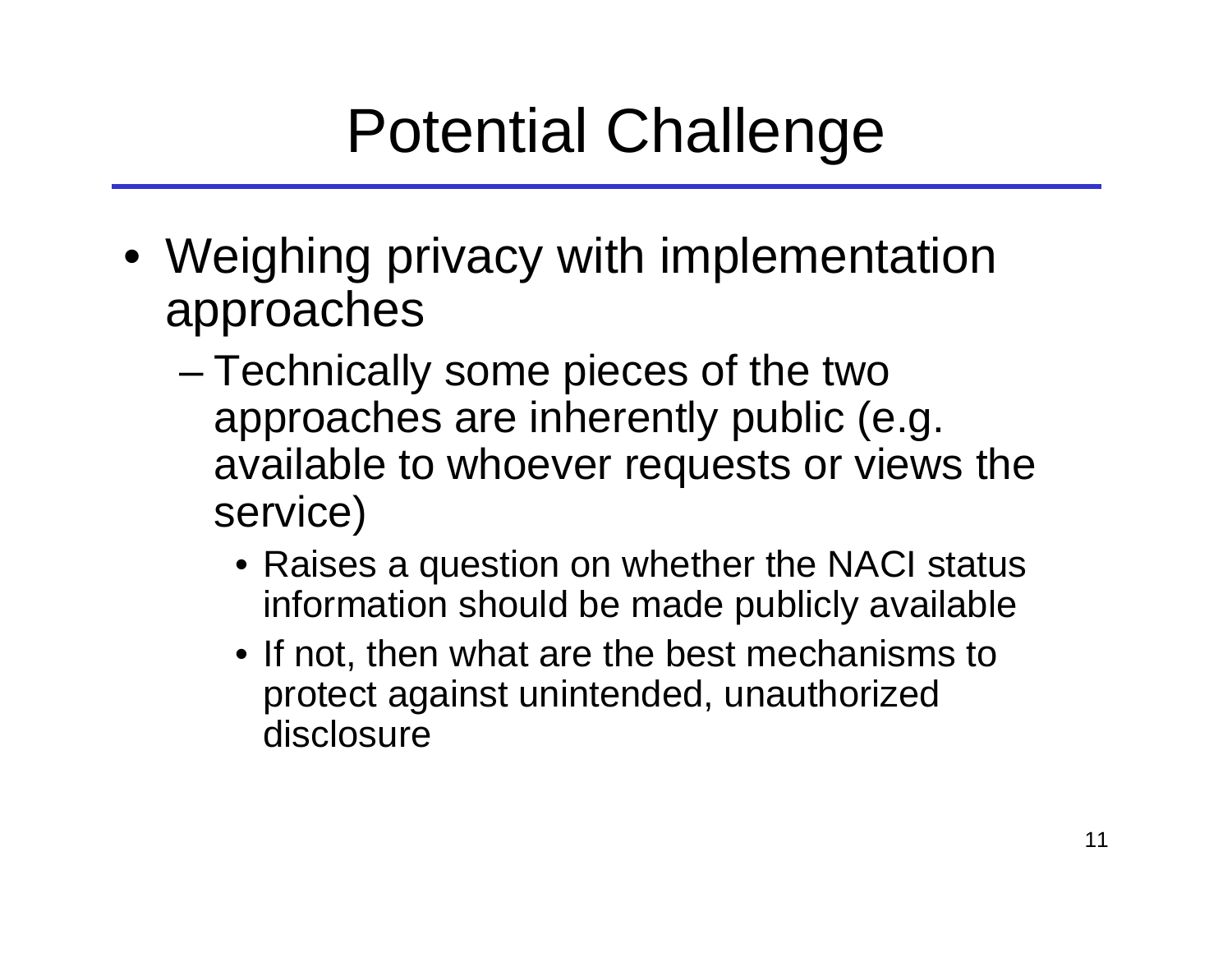## **Status**

- Industry Review (began Tuesday, Feb 28)
	- – Conducted conference call with approximately 35-45 Industry participants
	- and the state of the state The Government members work was presented
	- –- Industry provide ONLY 3 sets of comments on proposed approaches
- Final Recommendations (following April IAB)
	- and the state of the state Government members will review Industry recommendations to decide which approach to recommend to the full IAB.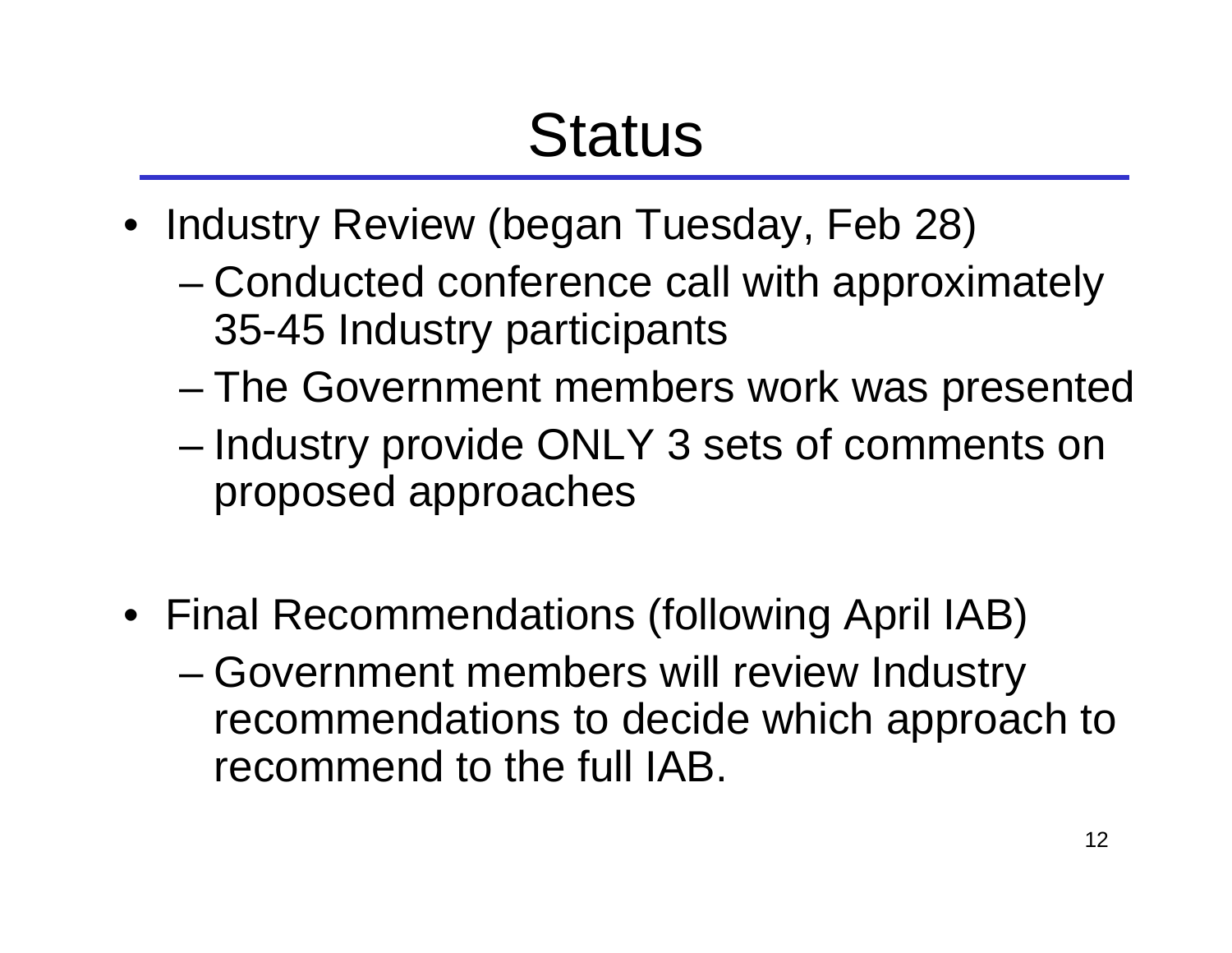# Back up